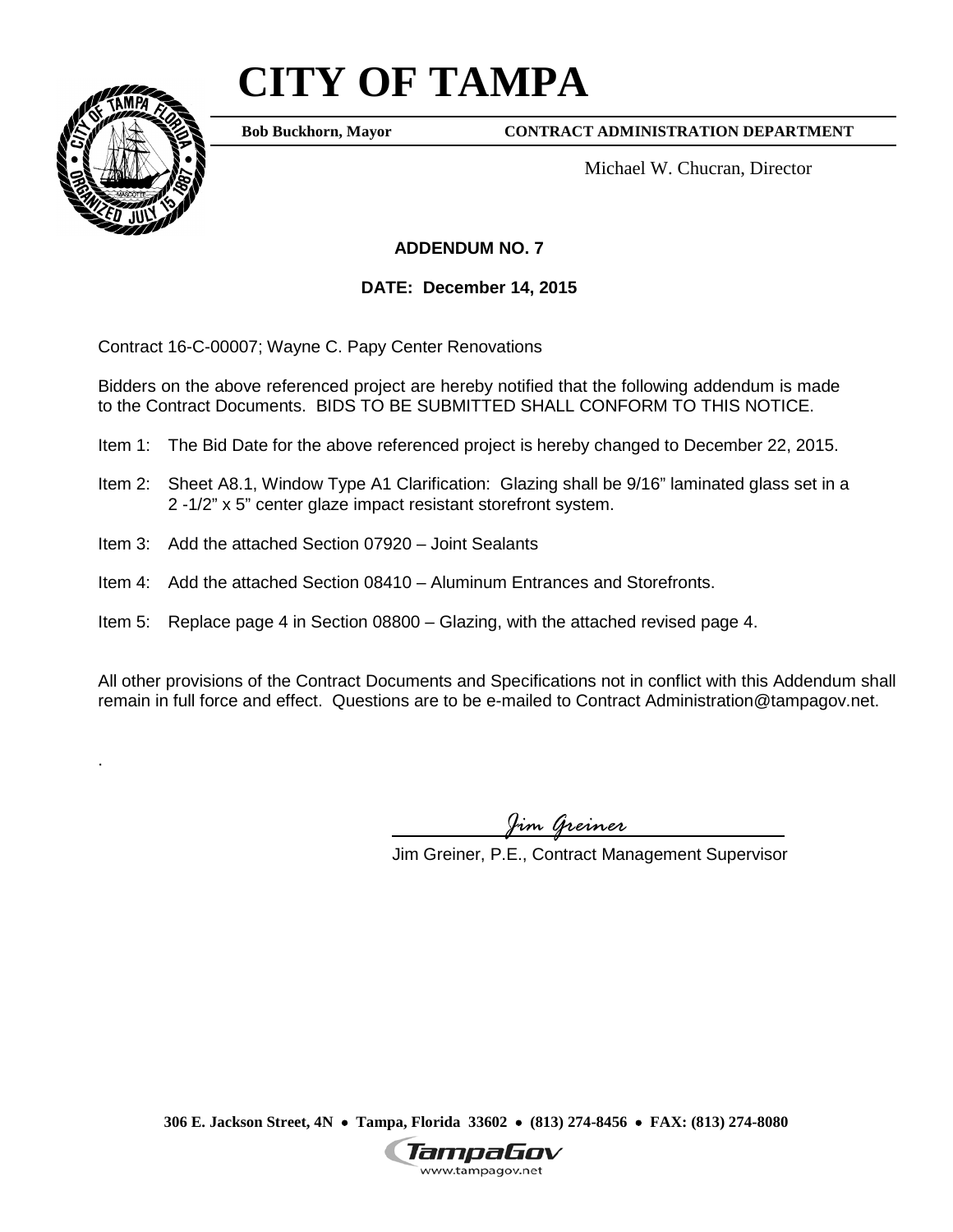# SECTION 07920 - JOINT SEALANTS

# PART 1 - GENERAL

# RELATED DOCUMENTS

Drawings and general provisions of the Contract, including General and Supplementary Conditions and Division 1 Specification Sections, apply to this Section.

## **SUMMARY**

This Section includes sealants for the following applications, including those specified by reference to this Section:

**Exterior joints in the following vertical surfaces and nontraffic horizontal surfaces:** 

Joints between different materials listed above.

Perimeter joints between materials listed above and frames of doors and windows.

Other joints as indicated.

Exterior joints in the following horizontal traffic surfaces:

Joints between different materials listed above.

Other joints as indicated.

Interior joints in the following vertical surfaces and horizontal nontraffic surfaces:

Control and expansion joints on exposed interior surfaces of exterior walls.

Perimeter joints of exterior openings where indicated.

Tile control and expansion joints.

Perimeter joints between interior wall surfaces and frames of interior doors, windows, and elevator entrances.

Joints between plumbing fixtures and adjoining walls, floors, and counters.

Other joints as indicated.

Related Sections include the following:

Division 8 Section "Glazing" for glazing sealants.

Division 9 Section "Gypsum Board Assemblies" for sealing perimeter joints of gypsum board partitions to reduce sound transmission.

Division 9 Section "Acoustical Panel Ceilings" for sealing edge moldings at perimeters of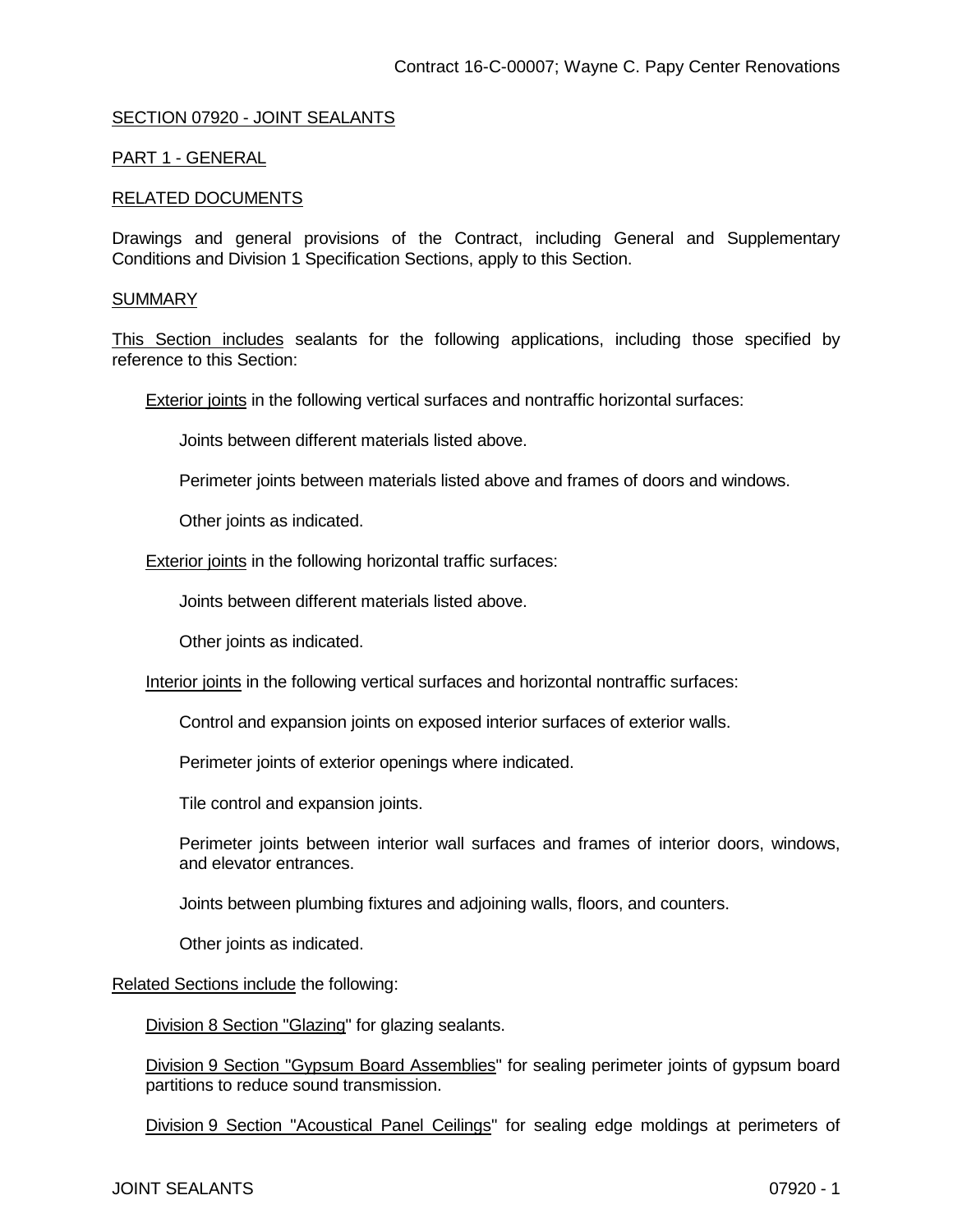acoustical ceilings.

## PERFORMANCE REQUIREMENTS

Provide joint sealants for interior applications that establish and maintain airtight and waterresistant continuous joint seals without staining or deteriorating joint substrates.

## **SUBMITTALS**

Product Data: For each joint-sealant product indicated.

Samples for Initial Selection: Manufacturer's color charts consisting of strips of cured sealants showing the full range of colors available for each product exposed to view.

Samples for Verification: For each type and color of joint sealant required. Install joint sealants in 1/2-inch- (13-mm-) wide joints formed between two 6-inch- (150-mm-) long strips of material matching the appearance of exposed surfaces adjacent to joint sealants.

Product Certificates: Signed by manufacturers of joint sealants certifying that products furnished comply with requirements and are suitable for the use indicated.

SWRI Validation Certificate: For each elastomeric sealant specified to be validated by SWRI's Sealant Validation Program.

Qualification Data: For firms and persons specified in "Quality Assurance" Article to demonstrate their capabilities and experience. Include lists of completed projects with project names and addresses, names and addresses of architects and owners, and other information specified.

Preconstruction Field Test Reports: Indicate which sealants and joint preparation methods resulted in optimum adhesion to joint substrates based on preconstruction testing specified in "Quality Assurance" Article.

Field Test Report Log: For each elastomeric sealant application. Include information specified in "Field Quality Control" Article.

Compatibility and Adhesion Test Reports: From sealant manufacturer indicating the following:

Materials forming joint substrates and joint-sealant backings have been tested for compatibility and adhesion with joint sealants.

Interpretation of test results and written recommendations for primers and substrate preparation needed for adhesion.

Product Test Reports: From a qualified testing agency indicating sealants comply with requirements, based on comprehensive testing of current product formulations.

Warranties: Special warranties specified in this Section.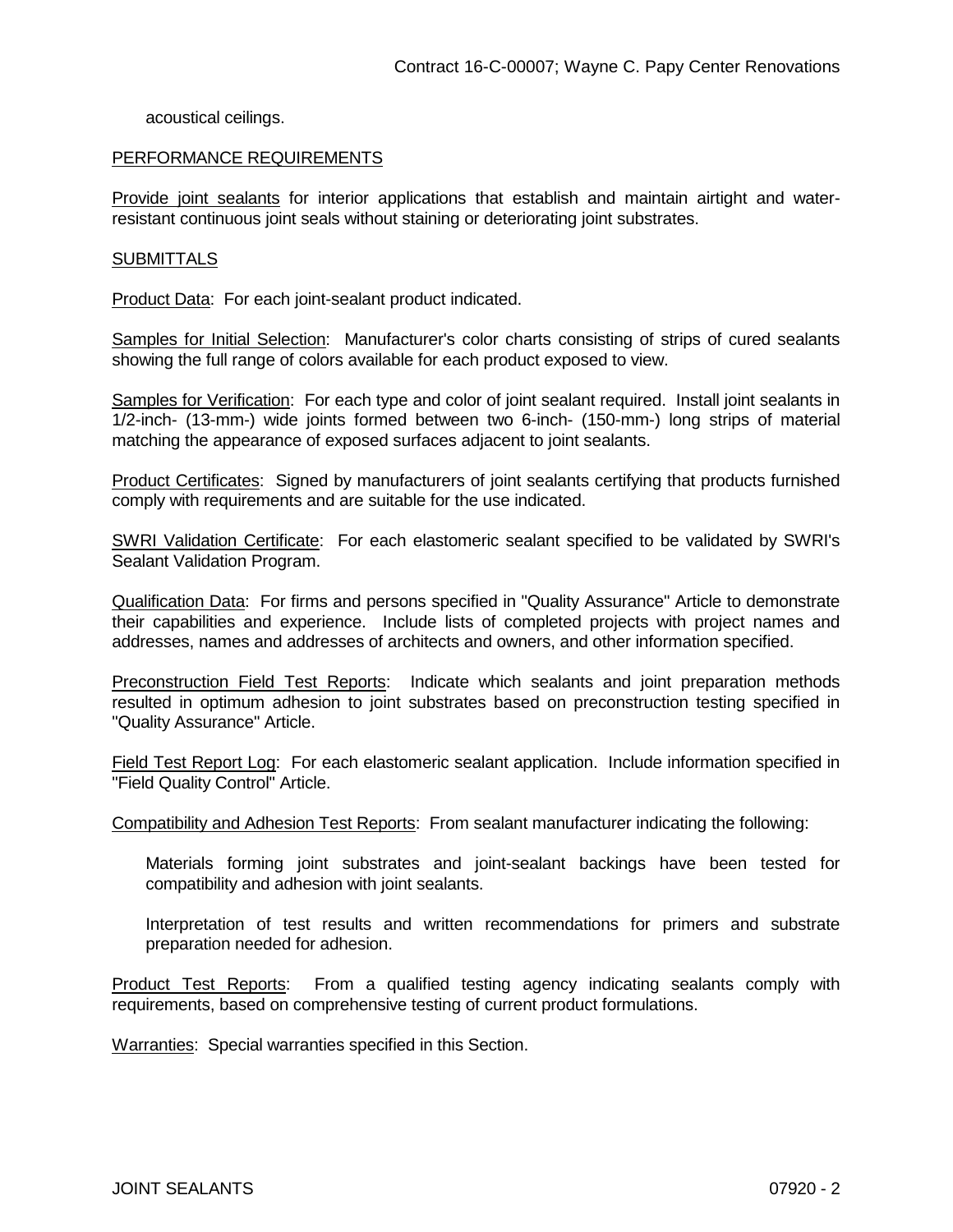# QUALITY ASSURANCE

Installer Qualifications: An experienced installer who has specialized in installing joint sealants similar in material, design, and extent to those indicated for this Project and whose work has resulted in joint-sealant installations with a record of successful in-service performance.

Source Limitations: Obtain each type of joint sealant through one source from a single manufacturer.

Testing will not be required if joint sealant manufacturers submit joint preparation data that are based on previous testing of current sealant products for adhesion to, and compatibility with, joint substrates and other materials matching those submitted.

Test elastomeric joint sealants according to SWRI's Sealant Validation Program for compliance with requirements specified by reference to ASTM C 920 for adhesion and cohesion under cyclic movement, adhesion-in peel, and indentation hardness.

Test other joint sealants for compliance with requirements indicated by referencing standard specifications and test methods.

# DELIVERY, STORAGE, AND HANDLING

Deliver materials to Project site in original unopened containers or bundles with labels indicating manufacturer, product name and designation, color, expiration date, pot life, curing time, and mixing instructions for multicomponent materials.

Store and handle materials in compliance with manufacturer's written instructions to prevent their deterioration or damage due to moisture, high or low temperatures, contaminants, or other causes.

# PROJECT CONDITIONS

Environmental Limitations: Do not proceed with installation of joint sealants under the following conditions:

When ambient and substrate temperature conditions are outside limits permitted by joint sealant manufacturer.

When ambient and substrate temperature conditions are outside limits permitted by joint sealant manufacturer or are below 40 deg F (4.4 deg C).

When joint substrates are wet.

Joint-Width Conditions: Do not proceed with installation of joint sealants where joint widths are less than those allowed by joint sealant manufacturer for applications indicated.

Joint-Substrate Conditions: Do not proceed with installation of joint sealants until contaminants capable of interfering with adhesion are removed from joint substrates.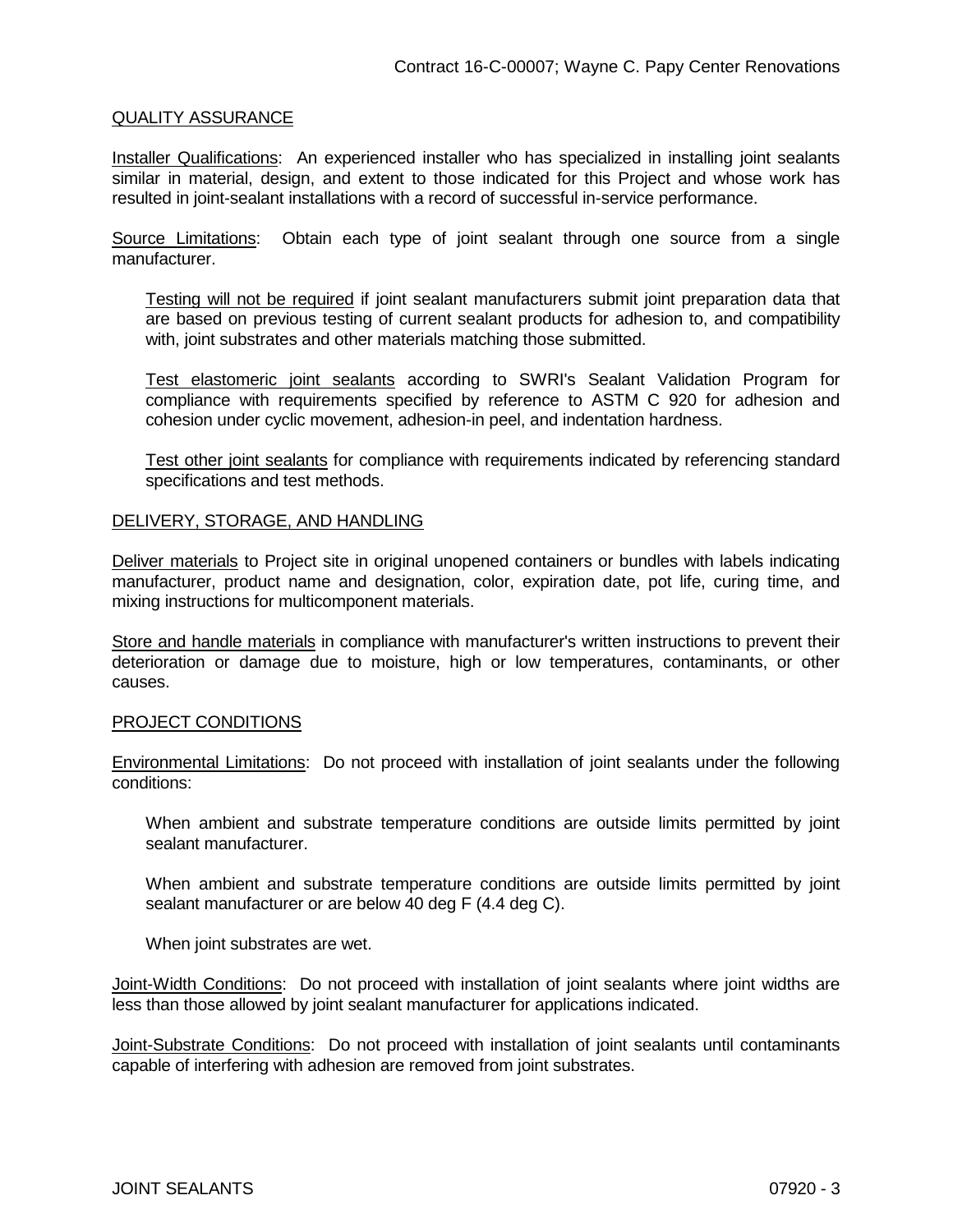# WARRANTY

General Warranty: Special warranties specified in this Article shall not deprive Owner of other rights Owner may have under other provisions of the Contract Documents and shall be in addition to, and run concurrent with, other warranties made by Contractor under requirements of the Contract Documents.

Special Installer's Warranty: Written warranty, signed by Installer agreeing to repair or replace elastomeric joint sealants that do not comply with performance and other requirements specified in this Section within specified warranty period.

Warranty Period: Two years from date of Substantial Completion.

Special warranties specified in this Article exclude deterioration or failure of elastomeric joint sealants from the following:

Movement of the structure resulting in stresses on the sealant exceeding sealant manufacturer's written specifications for sealant elongation and compression caused by structural settlement or errors attributable to design or construction.

Disintegration of joint substrates from natural causes exceeding design specifications.

Mechanical damage caused by individuals, tools, or other outside agents.

Changes in sealant appearance caused by accumulation of dirt or other atmospheric contaminants.

#### PART 2 - PRODUCTS

#### PRODUCTS AND MANUFACTURERS

Available Products: Subject to compliance with requirements, products that may be incorporated into the Work include, but are not limited to, the products specified in the sealant schedules at the end of Part 3.

#### MATERIALS, GENERAL

Compatibility: Provide joint sealants, backings, and other related materials that are compatible with one another and with joint substrates under conditions of service and application, as demonstrated by sealant manufacturer based on testing and field experience.

Colors of Exposed Joint Sealants: As selected by Architect from manufacturer's full range for this characteristic.

# ELASTOMERIC JOINT SEALANTS

Elastomeric Sealant Standard: Comply with ASTM C 920 and other requirements indicated for each liquid-applied chemically curing sealant in the Elastomeric Joint-Sealant Schedule at the end of Part 3, including those referencing ASTM C 920 classifications for type, grade, class, and uses.

Additional Movement Capability: Where additional movement capability is specified in the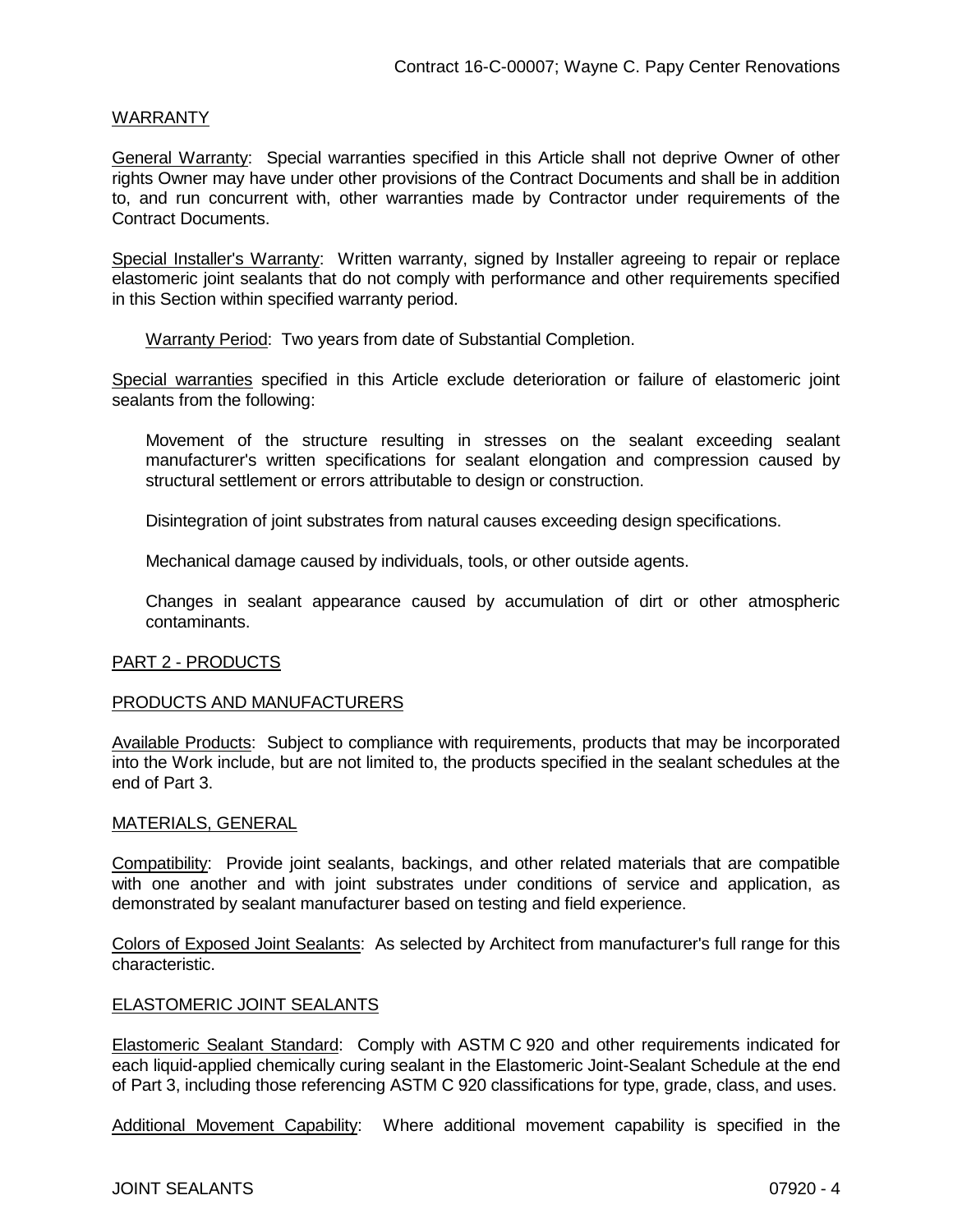Elastomeric Joint-Sealant Schedule, provide products with the capability, when tested for adhesion and cohesion under maximum cyclic movement per ASTM C 719, to withstand the specified percentage change in the joint width existing at the time of installation and remain in compliance with other requirements of ASTM C 920 for uses indicated.

Stain-Test-Response Characteristics: Where elastomeric sealants are specified in the Elastomeric Joint-Sealant Schedule to be nonstaining to porous substrates, provide products that have undergone testing according to ASTM C 1248 and have not stained porous joint substrates indicated for Project.

# SOLVENT-RELEASE JOINT SEALANTS

Acrylic-Based Solvent-Release Joint-Sealant Standard: Comply with ASTM C 1311 for each product of this description indicated in the Solvent-Release Joint-Sealant Schedule at the end of Part 3.

Butyl-Rubber-Based Solvent-Release Joint-Sealant Standard: Comply with ASTM C 1085 for each product of this description indicated in the Solvent-Release Joint-Sealant Schedule at the end of Part 3.

Pigmented Narrow Joint Sealant: For each product of this description indicated in the Solvent-Release Joint-Sealant Schedule at the end of Part 3 provide manufacturer's standard, solventrelease-curing, pigmented, synthetic-rubber sealant complying with AAMA 803.3 and formulated for sealing joints 3/16 inch (5 mm) or smaller in width.

# LATEX JOINT SEALANTS

Latex Sealant Standard: Comply with ASTM C 834 for each product of this description indicated in the Latex Joint-Sealant Schedule at the end of Part 3.

# ACOUSTICAL JOINT SEALANTS

Acoustical Sealant for Exposed and Concealed Joints: For each product of this description indicated in the Acoustical Joint-Sealant Schedule at the end of Part 3, provide manufacturer's standard nonsag, paintable, nonstaining latex sealant complying with ASTM C 834 and the following:

Product effectively reduces airborne sound transmission through perimeter joints and openings in building construction as demonstrated by testing representative assemblies according to ASTM E 90.

# PREFORMED JOINT SEALANTS

Preformed Silicone-Sealant System: For each product of this description indicated in the Preformed Joint-Sealant Schedule at the end of Part 3, provide manufacturer's standard system consisting of precured low-modulus silicone extrusion, in sizes to fit joint widths indicated, combined with a neutral-curing silicone sealant for bonding extrusions to substrates.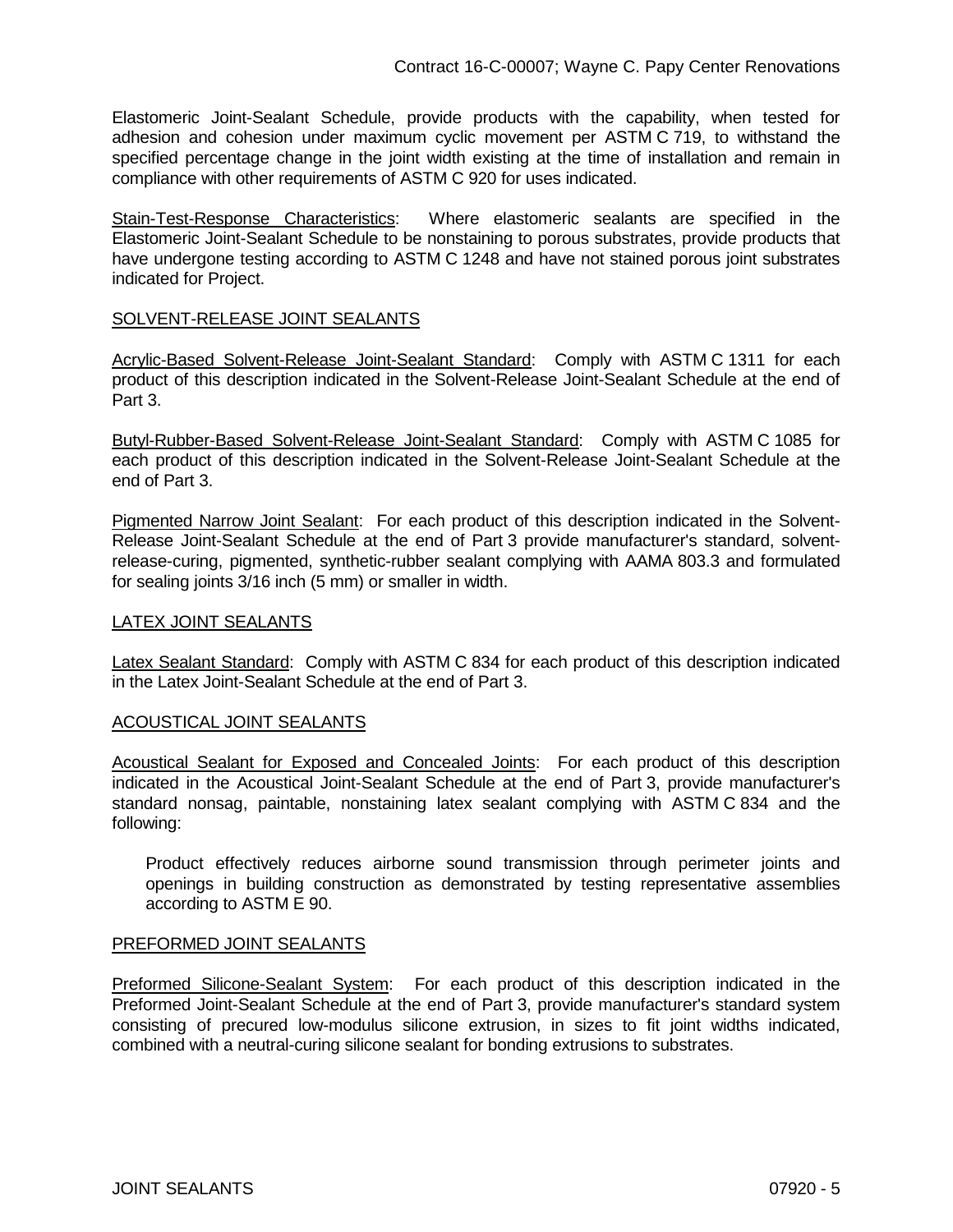Preformed Foam Sealants: For each product of this description indicated in the Preformed Joint-Sealant Schedule at the end of Part 3, provide manufacturer's standard preformed, precompressed, impregnated, open-cell foam sealant manufactured from high-density urethane foam impregnated with a nondrying, water-repellent agent; factory produced in precompressed sizes and in roll or stick form to fit joint widths indicated and to develop a watertight and airtight seal when compressed to the degree specified by manufacturer; and complying with the following:

Properties: Permanently elastic, mildew resistant, nonmigratory, nonstaining, and compatible with joint substrates and other joint sealants.

Impregnating Agent: Neoprene rubber suspended in water-based emulsion.

Density: Manufacturer's standard.

Backing: Pressure-sensitive adhesive, factory applied to one side with protective wrapping.

# JOINT-SEALANT BACKING

General: Provide sealant backings of material and type that are nonstaining; are compatible with joint substrates, sealants, primers, and other joint fillers; and are approved for applications indicated by sealant manufacturer based on field experience and laboratory testing.

Cylindrical Sealant Backings: ASTM C 1330, of type indicated below and of size and density to control sealant depth and otherwise contribute to producing optimum sealant performance:

Type C: Closed-cell material with a surface skin.

Elastomeric Tubing Sealant Backings: Neoprene, butyl, EPDM, or silicone tubing complying with ASTM D 1056, nonabsorbent to water and gas, and capable of remaining resilient at temperatures down to minus 26 deg F (minus 32 deg C). Provide products with low compression set and of size and shape to provide a secondary seal, to control sealant depth, and otherwise contribute to optimum sealant performance.

Bond-Breaker Tape: Polyethylene tape or other plastic tape recommended by sealant manufacturer for preventing sealant from adhering to rigid, inflexible joint-filler materials or joint surfaces at back of joint where such adhesion would result in sealant failure. Provide selfadhesive tape where applicable.

# MISCELLANEOUS MATERIALS

Primer: Material recommended by joint sealant manufacturer where required for adhesion of sealant to joint substrates indicated, as determined from preconstruction joint-sealant-substrate tests and field tests.

Cleaners for Nonporous Surfaces: Chemical cleaners acceptable to manufacturers of sealants and sealant backing materials, free of oily residues or other substances capable of staining or harming joint substrates and adjacent nonporous surfaces in any way, and formulated to promote optimum adhesion of sealants with joint substrates.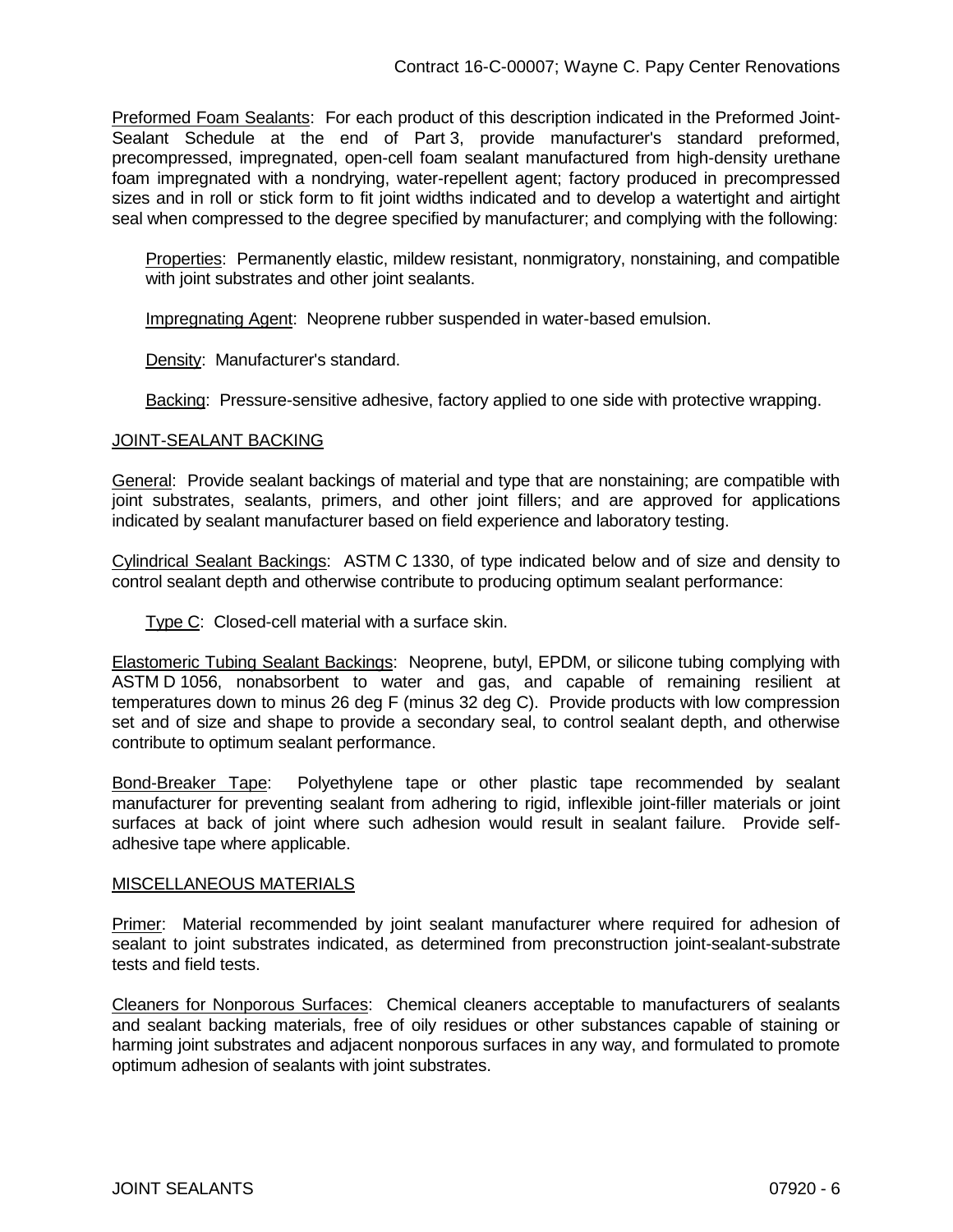Masking Tape: Nonstaining, nonabsorbent material compatible with joint sealants and surfaces adjacent to joints.

# PART 3 - EXECUTION

# EXAMINATION

Examine joints indicated to receive joint sealants, with Installer present, for compliance with requirements for joint configuration, installation tolerances, and other conditions affecting jointsealant performance.

Proceed with installation only after unsatisfactory conditions have been corrected.

## PREPARATION

Surface Cleaning of Joints: Clean out joints immediately before installing joint sealants to comply with joint sealant manufacturer's written instructions and the following requirements:

Remove all foreign material from joint substrates that could interfere with adhesion of joint sealant, including dust, paints (except for permanent, protective coatings tested and approved for sealant adhesion and compatibility by sealant manufacturer), old joint sealants, oil, grease, waterproofing, water repellents, water, surface dirt, and frost.

Clean porous joint substrate surfaces by brushing, grinding, blast cleaning, mechanical abrading, or a combination of these methods to produce a clean, sound substrate capable of developing optimum bond with joint sealants. Remove loose particles remaining from above cleaning operations by vacuuming or blowing out joints with oil-free compressed air. Porous joint surfaces include the following:

Remove laitance and form-release agents from concrete.

Clean nonporous surfaces with chemical cleaners or other means that do not stain, harm substrates, or leave residues capable of interfering with adhesion of joint sealants.

Metal. Glass. Porcelain enamel. Glazed surfaces of ceramic tile.

Joint Priming: Prime joint substrates where recommended in writing by joint sealant manufacturer, based on preconstruction joint-sealant-substrate tests or prior experience. Apply primer to comply with joint sealant manufacturer's written instructions. Confine primers to areas of joint-sealant bond; do not allow spillage or migration onto adjoining surfaces.

Masking Tape: Use masking tape where required to prevent contact of sealant with adjoining surfaces that otherwise would be permanently stained or damaged by such contact or by cleaning methods required to remove sealant smears. Remove tape immediately after tooling without disturbing joint seal.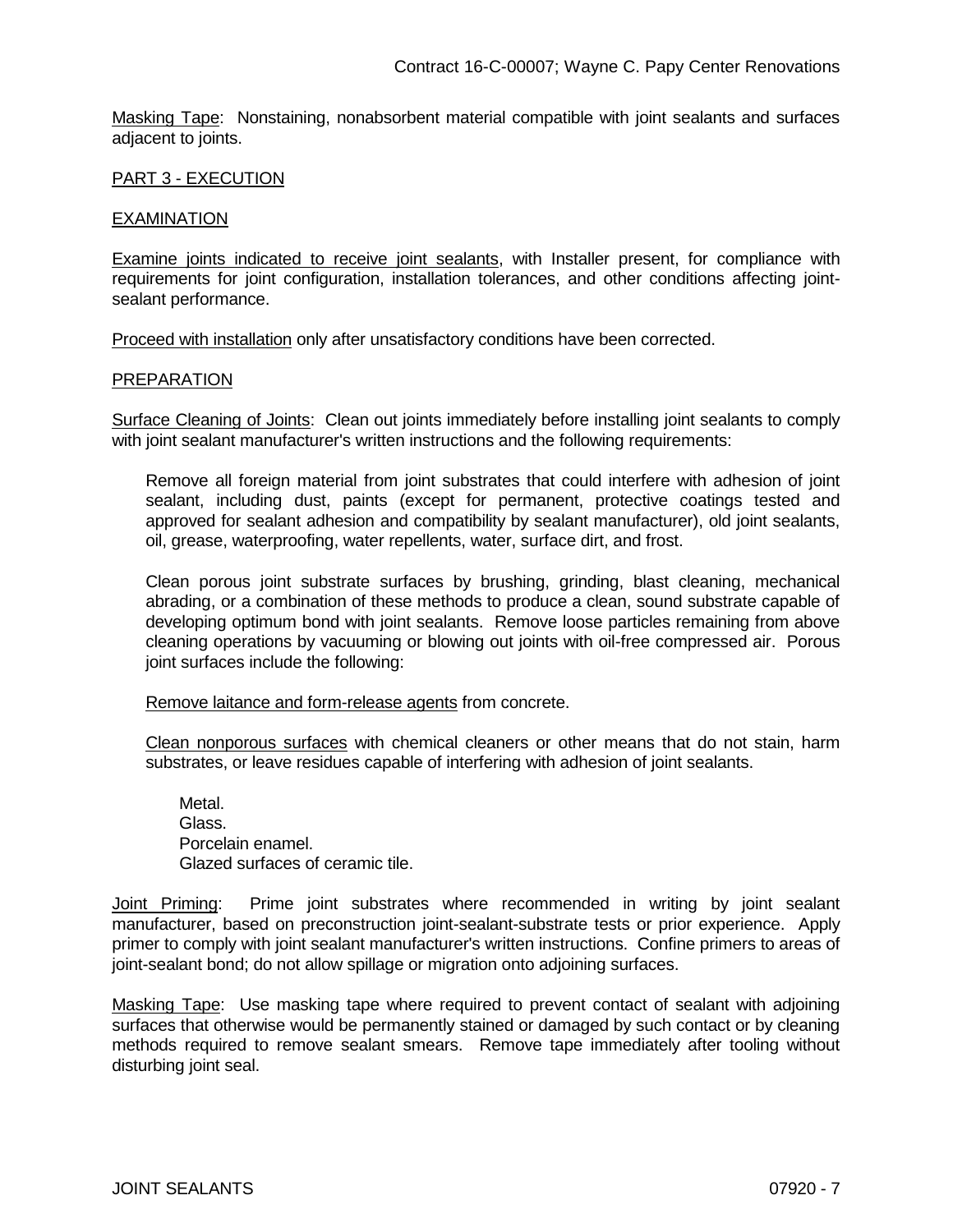# INSTALLATION OF JOINT SEALANTS

General: Comply with joint sealant manufacturer's written installation instructions for products and applications indicated, unless more stringent requirements apply.

Sealant Installation Standard: Comply with recommendations of ASTM C 1193 for use of joint sealants as applicable to materials, applications, and conditions indicated.

Acoustical Sealant Application Standard: Comply with recommendations of ASTM C 919 for use of joint sealants in acoustical applications as applicable to materials, applications, and conditions indicated.

Install sealant backings of type indicated to support sealants during application and at position required to produce cross-sectional shapes and depths of installed sealants relative to joint widths that allow optimum sealant movement capability.

Do not leave gaps between ends of sealant backings.

Do not stretch, twist, puncture, or tear sealant backings.

Remove absorbent sealant backings that have become wet before sealant application and replace them with dry materials.

Install bond-breaker tape behind sealants where sealant backings are not used between sealants and back of joints.

Install sealants by proven techniques to comply with the following and at the same time backings are installed:

Place sealants so they directly contact and fully wet joint substrates.

Completely fill recesses provided for each joint configuration.

Produce uniform, cross-sectional shapes and depths relative to joint widths that allow optimum sealant movement capability.

Tooling of Nonsag Sealants: Immediately after sealant application and before skinning or curing begins, tool sealants according to requirements specified below to form smooth, uniform beads of configuration indicated; to eliminate air pockets; and to ensure contact and adhesion of sealant with sides of joint.

Remove excess sealants from surfaces adjacent to joint.

Use tooling agents that are approved in writing by sealant manufacturer and that do not discolor sealants or adjacent surfaces.

Provide concave joint configuration per Figure 5A in ASTM C 1193, unless otherwise indicated.

Use masking tape to protect adjacent surfaces of recessed tooled joints.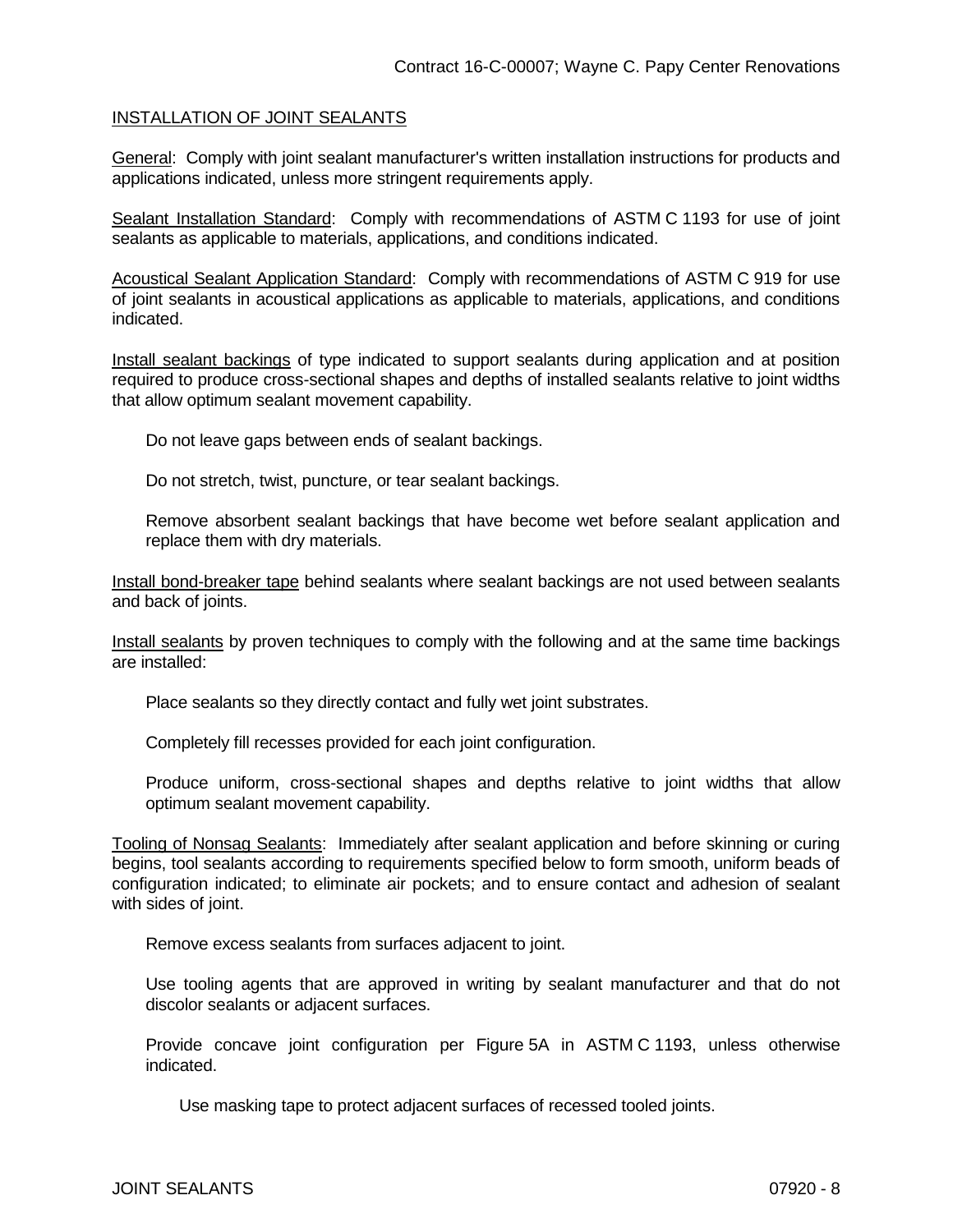Installation of Preformed Silicone-Sealant System: Comply with the following requirements:

Apply masking tape to each side of joint, outside of area to be covered by sealant system.

Apply a bead of silicone sealant to each side of joint to produce a bead of size complying with preformed silicone-sealant system manufacturer's printed schedule and covering a bonded area of not less than a 3/8 inch (10 mm). Hold edge of sealant bead inside of masking tape by 1/4 inch (6 mm).

Within 10 minutes of sealant application, press silicone extrusion into sealant to wet extrusion and substrate. Use a roller to apply consistent pressure and ensure uniform contact between sealant and both extrusion and substrate.

Complete installation of horizontal joints before installing vertical joints. Lap vertical joints over horizontal joints. At end of joints, cut silicone extrusion with a razor knife.

Installation of Preformed Foam Sealants: Install each length of sealant immediately after removing protective wrapping, taking care not to pull or stretch material, to produce seal continuity at ends, turns, and intersections of joints. For applications at low ambient temperatures where expansion of sealant requires acceleration to produce seal, apply heat to sealant to comply with sealant manufacturer's written instructions.

## FIELD QUALITY CONTROL

Field-Adhesion Testing: Field-test joint-sealant adhesion to joint substrates as follows:

Perform one test for each 1000 feet (300 m) of joint length thereafter or one test per each floor per elevation.

## CLEANING

Clean off excess sealants or sealant smears adjacent to joints as the Work progresses by methods and with cleaning materials approved in writing by manufacturers of joint sealants and of products in which joints occur.

#### **PROTECTION**

Protect joint sealants during and after curing period from contact with contaminating substances and from damage resulting from construction operations or other causes so sealants are without deterioration or damage at time of Substantial Completion. If, despite such protection, damage or deterioration occurs, cut out and remove damaged or deteriorated joint sealants immediately so installations with repaired areas are indistinguishable from the original work.

#### ELASTOMERIC JOINT-SEALANT SCHEDULE

A. Bituminous based (Type B): Single component, asphalt compound, elongation capability of 2% of joint width.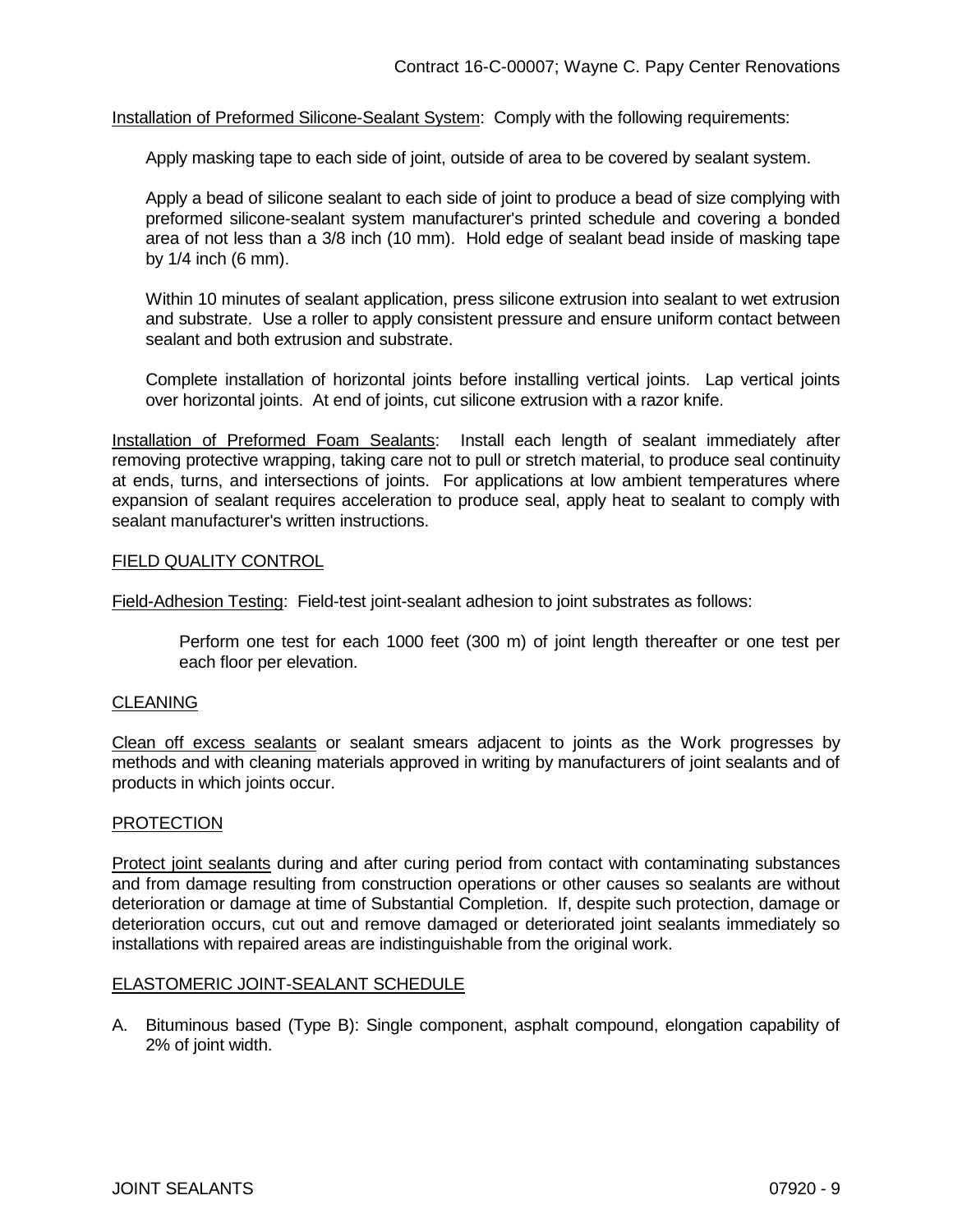- 1. Use for roof sealant and dissimilar material separation at roof.
- 2. Approved Manufacturers:
	- a) Barrier International "BR-30".
	- b) Kamak "AR Elastomeric.
- B. Acrylic Emulsion Latex (Type C): ASTM C834, single component; color as selected.
	- 1. Formulated to be non-sag printable.
	- 2. Approved Manufacturers:
		- a) Bostik "Chem-Calk 600."
		- b) Pencora "AC-20."
		- c) Sonneborn "Sonolac."
		- d) Tremco "Tremco Acrylic Latex 834."
- C. Polyurethane Sealant (Type G): ASTM C920, Grade NS, Class 25, Use for exterior sealant joints except where specified herein for silicone type; single component, chemical curing, non-staining, non-bleeding, capable of continuous water immersion, none-sagging type; color as selected.
	- 1. Approved Manufacturers
		- a) Bostik "Chem-Calk 900."
		- b) Mameco "Vulkem 921."
		- c) Pecora Dynatrol 1."
		- d) Sika "Sikaflex IA."
- D. Silicone Sealant (Type K): ASTM C920, Grade NS, Class 25, Use for exterior sealant joints where both faces are metal, glass or other non-porous material; single component, fungus resistant, acidic curing, non-sagging, non-staining, non-bleeding; color as selected.
	- 1. Approved Manufacturers:
		- a) Bostik "Chem-Calk 1200."
		- b) Dow "Dow Corning 999A."
		- c) General Electric "Construction 1200."
		- d) Pecora Corp. "863."
		- e) Tremco, Inc. "Proglaze."
- E. Coating System for Exterior Wall: Single Component Elastomeric Polyurethane seamless coating, color as selected.
	- 1. Approved Manufacturers:
		- a) Mameco "Vulkem 450."

Pro-Series SC-170 Rubber Base Sound Sealant; Ohio Sealants, Inc. BA-98; Pecora Corporation. Tremco Acoustical Sealant; Tremco.

END OF SECTION 07920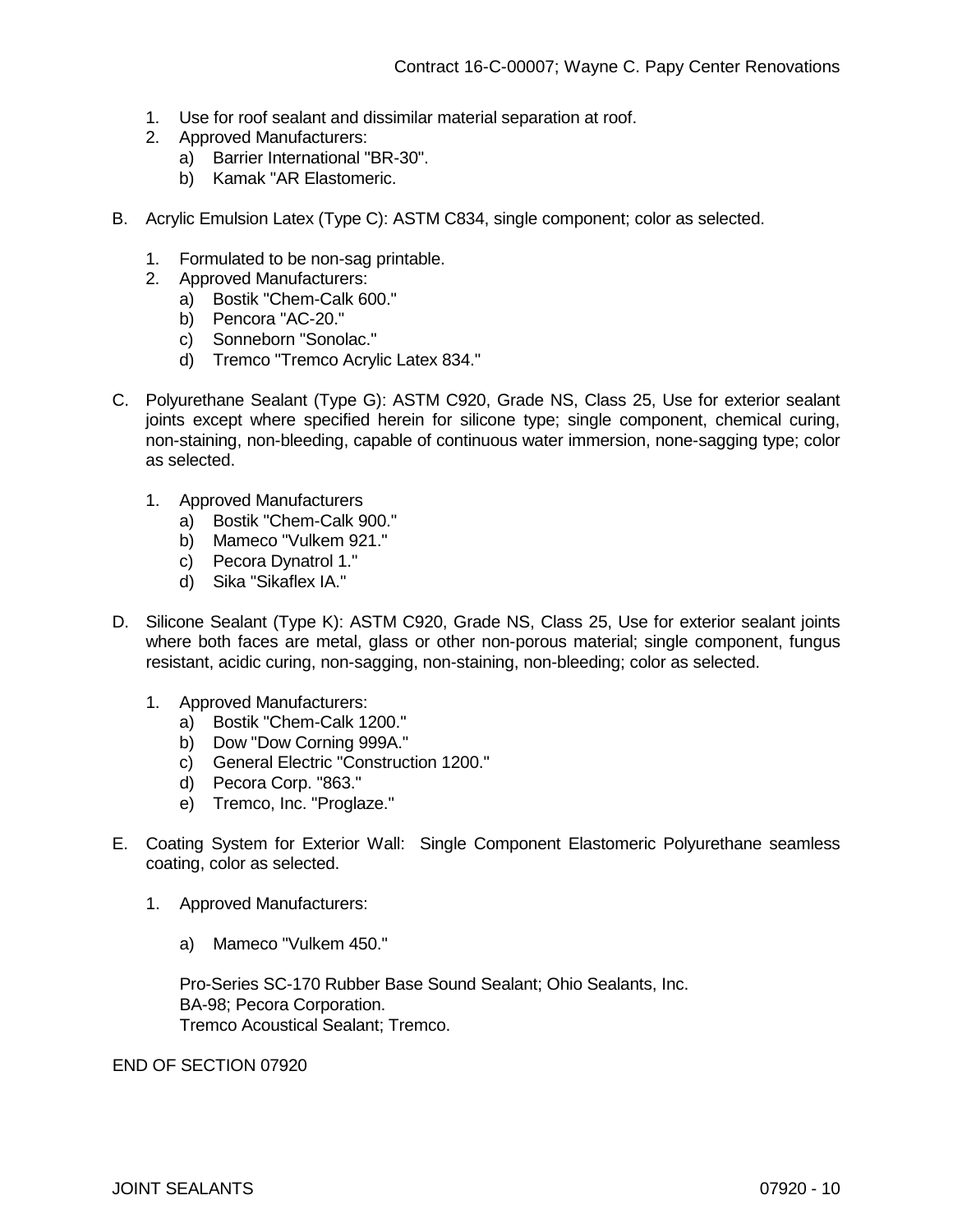# SECTION 08410 - ALUMINUM ENTRANCES AND STOREFRONTS

# PART 1 - GENERAL

## RELATED DOCUMENTS

Drawings and general provisions of the Contract, including General and Supplementary Conditions and Division 1 Specification Sections, apply to this Section.

## SUMMARY

This Section includes the following:

Exterior storefront systems.

Related sections include the following:

Division 7 Section "Joint Sealants" for joint sealants installed as part of aluminum entrance and storefront systems.

Division 8 Section "Glazing."

#### SYSTEM DESCRIPTION

General: Provide aluminum entrance and storefront systems capable of withstanding loads and thermal and structural movement requirements indicated without failure, based on testing manufacturer's standard units in assemblies similar to those indicated for this Project. Failure includes the following:

Air infiltration and water penetration exceeding specified limits.

Framing members transferring stresses, including those caused by thermal and structural movement, to glazing units.

Glazing: Physically and thermally isolate glazing from framing members.

Thermally Broken Construction: Provide systems that isolate aluminum exposed to exterior from aluminum exposed to interior with a material of low thermal conductance.

Wind Loads: Provide entrance and storefront systems, including anchorage, capable of withstanding windload design pressures calculated according to requirements of authorities having jurisdiction or the American Society of Civil Engineers' ASCE 7, "Minimum Design Loads for Buildings and Other Structures," 6.4.2, "Analytical Procedure," whichever are more stringent.

Deflection of framing members in a direction normal to wall plane is limited to 1/175 of clear span or 3/4 inch (19 mm), whichever is smaller, unless otherwise indicated.

Static-Pressure Test Performance: Provide entrance and storefront systems that do not evidence material failures, structural distress, failure of operating components to function normally, or permanent deformation of main framing members exceeding 0.2 percent of clear span when tested according to ASTM E 330.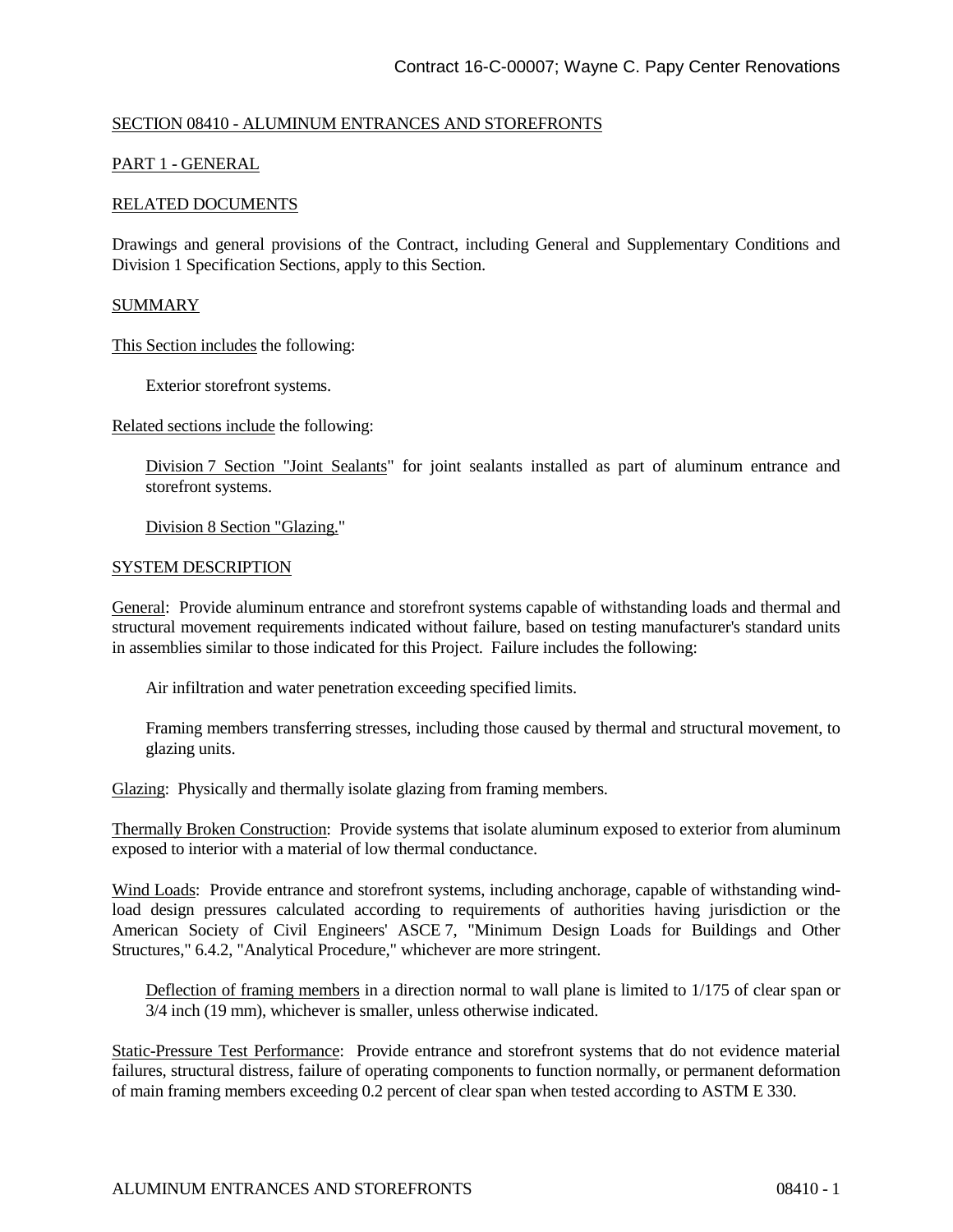Test Pressure: 150 percent of inward and outward wind-load design pressures.

Duration: As required by design wind velocity; fastest 1 mile (1.609 km) of wind for relevant exposure category.

Hurricane-Resistance Test Performance: Provide entrance and storefront systems that pass large and small missile-impact tests, as required by systems' location above grade, and cyclic-pressure tests according to testing requirements of authorities having jurisdiction.

Dead Loads: Provide entrance- and storefront-system members that do not deflect an amount which will reduce glazing bite below 75 percent of design dimension when carrying full dead load.

Provide a minimum 1/8-inch (3.18-mm) clearance between members and top of glazing or other fixed part immediately below.

Provide a minimum 1/16-inch (1.59-mm) clearance between members and operable windows and doors.

Live Loads: Provide entrance and storefront systems, including anchorage, that accommodate the supporting structures' deflection from uniformly distributed and concentrated live loads indicated without failure of materials or permanent deformation.

Air Infiltration: Provide entrance and storefront systems with permanent resistance to air leakage through fixed glazing and frame areas of not more than 0.06 cfm/sq. ft. (0.3 L/s/sq. m) of fixed wall area when tested according to ASTM E 283 at a static-air-pressure difference of 1.57 lbf/sq. ft. (75.2 Pa).

Water Penetration: Provide entrance and storefront systems that do not evidence water leakage through fixed glazing and frame areas when tested according to ASTM E 331 at minimum differential pressure of 20 percent of inward-acting wind-load design pressure as defined by ASCE 7, "Minimum Design Loads for Buildings and Other Structures," but not less than 6.24 lbf/sq. ft. (299 Pa). Water leakage is defined as follows:

Uncontrolled water infiltrating systems or appearing on systems' normally exposed interior surfaces from sources other than condensation. Water controlled by flashing and gutters that is drained back to the exterior and cannot damage adjacent materials or finishes is not water leakage.

Thermal Movements: Provide entrance and storefront systems, including anchorage, that accommodate thermal movements of systems and supporting elements resulting from the following maximum change (range) in ambient and surface temperatures without buckling, damaging stresses on glazing, failure of joint sealants, damaging loads on fasteners, failure of doors or other operating units to function properly, and other detrimental effects.

Temperature Change (Range): 120 deg F (67 deg C), ambient; 180 deg F (100 deg C), material surfaces.

Structural-Support Movement: Provide entrance and storefront systems that accommodate structural movements including, but not limited to, sway and deflection.

Condensation Resistance: Provide storefront systems with condensation resistance factor (CRF) of not less than 45 when tested according to AAMA 1503.1.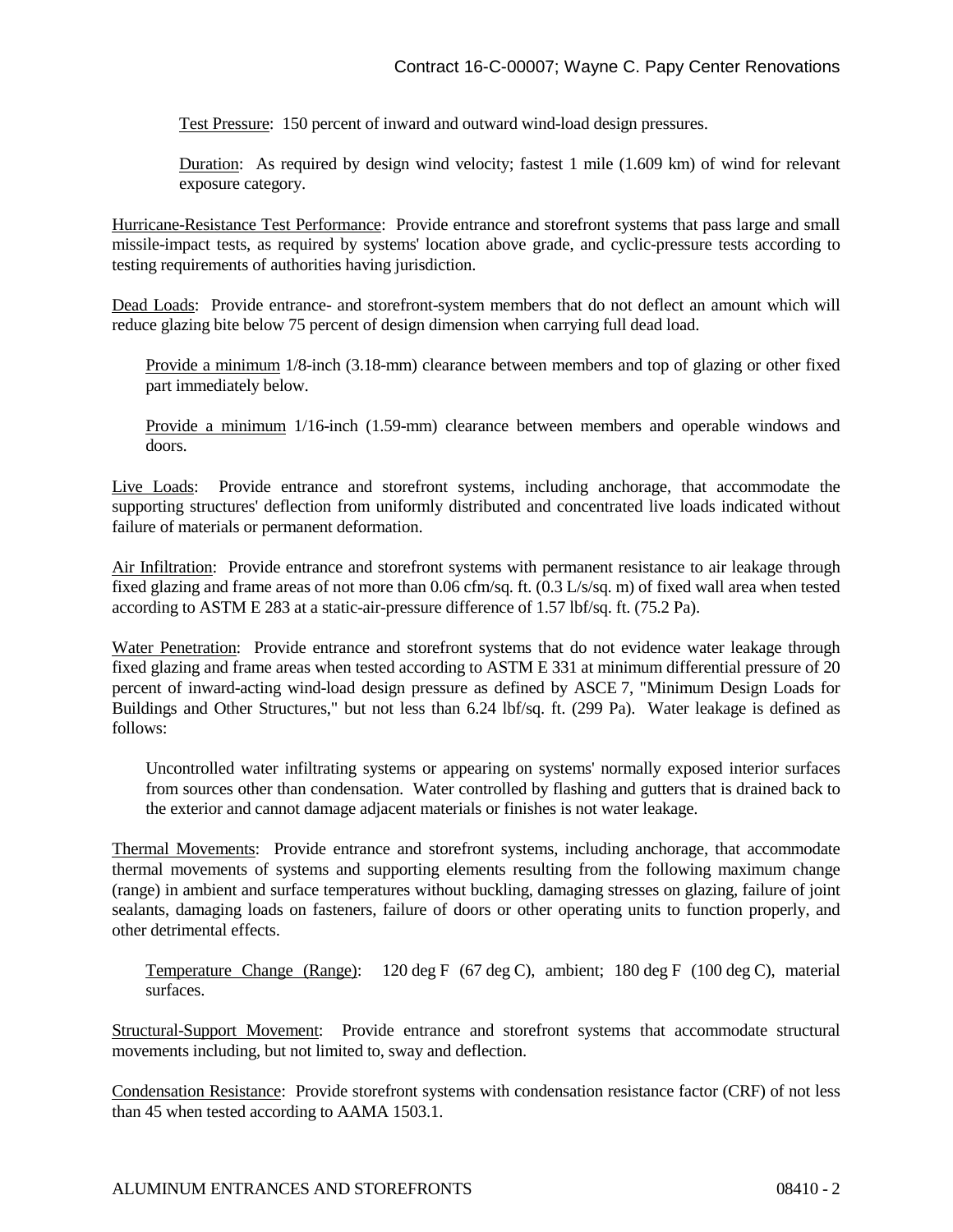Average Thermal Conductance: Provide storefront systems with average U-values of not more than 0.63 Btu/sq. ft. x h x deg F (3.57 W/sq. m x K) when tested according to AAMA 1503.1.

Dimensional Tolerances: Provide entrance and storefront systems that accommodate dimensional tolerances of building frame and other adjacent construction.

## **SUBMITTALS**

Product Data: For each product specified. Include details of construction relative to materials, dimensions of individual components, profiles, and finishes.

Shop Drawings: For entrance and storefront systems. Show details of fabrication and installation, including plans, elevations, sections, details of components, provisions for expansion and contraction, and attachments to other work.

For entrance systems, include hardware schedule and indicate operating hardware types, quantities, and locations.

Samples for Initial Selection: Manufacturer's color charts showing the full range of colors available for units with factory-applied color finishes.

Samples for Verification: Of each type of exposed finish required in manufacturer's standard sizes. Where finishes involve normal color and texture variations, include Sample sets showing the full range of variations expected.

Cutaway Sample: Of each vertical-to-horizontal framing intersection of systems, made from minimum 6 inch (150-mm) lengths of full-size components and showing details of the following:

Joinery.

Anchorage.

Expansion provisions.

Glazing.

Flashing and drainage.

Structural-sealant joints.

Installer Certificates: Signed by manufacturer certifying that installers comply with specified requirements.

Sealant Compatibility and Adhesion Test Reports: From sealant manufacturer, indicating that materials forming joint substrates and joint-sealant backings have been tested for compatibility and adhesion with sealants; include joint sealant manufacturers' written interpretation of test results relative to sealant performance and recommendations for primers and substrate preparation needed to obtain adhesion.

Field Test Reports: Indicate and interpret test results for compliance with storefront systems' performance requirements.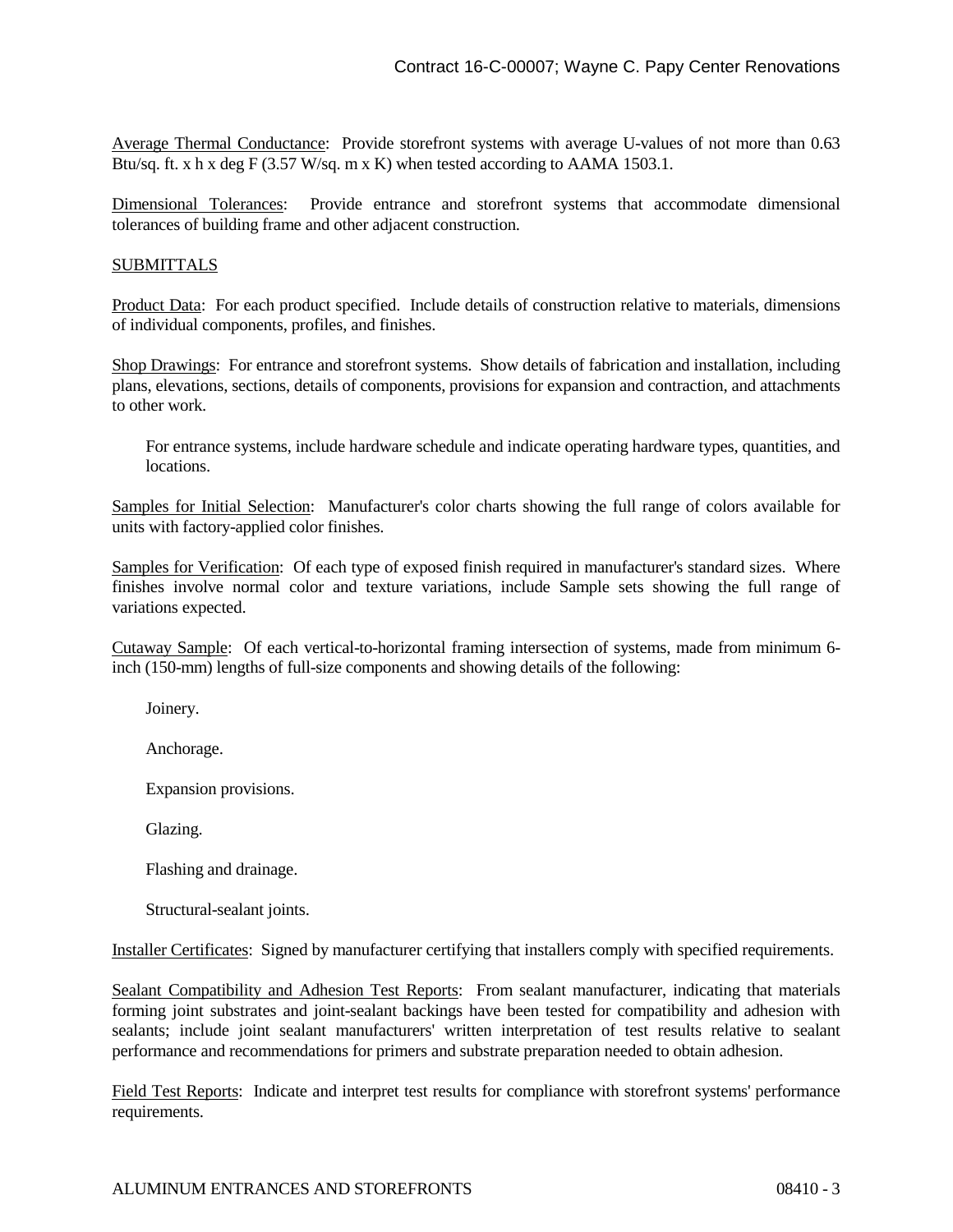Product Test Reports: Based on evaluation of tests performed by manufacturer and witnessed by a qualified independent testing agency, indicate compliance of entrance and storefront systems with requirements based on comprehensive testing of current systems.

# QUALITY ASSURANCE

Installer Qualifications: Engage an experienced installer to assume engineering responsibility and perform work of this Section who has specialized in installing entrance and storefront systems similar to those required for this Project and who is acceptable to manufacturer.

Engineering Responsibility: Prepare data for entrance and storefront systems, including Shop Drawings, based on testing and engineering analysis of manufacturer's standard units in assemblies similar to those indicated for this Project.

Testing Agency Qualifications: Demonstrate to Architect's satisfaction, based on Architect's evaluation of criteria conforming to ASTM E 699, that the independent testing agency has the experience and capability to satisfactorily conduct the testing indicated without delaying the Work.

Source Limitations: Obtain each type of entrance and storefront system through one source from a single manufacturer.

Product Options: Drawings indicate size, profiles, and dimensional requirements of entrance and storefront systems and are based on the specific systems indicated. Other manufacturers' systems with equal performance characteristics may be considered. Refer to Division 1 Section "Substitutions."

Do not modify intended aesthetic effect, as judged solely by Architect, except with Architect's approval and only to the extent needed to comply with performance requirements. Where modifications are proposed, submit comprehensive explanatory data to Architect for review.

# PROJECT CONDITIONS

Field Measurements: Verify dimensions by field measurements before fabrication and indicate measurements on Shop Drawings. Coordinate fabrication schedule with construction progress to avoid delaying the Work.

Established Dimensions: Where field measurements cannot be made without delaying the Work, establish dimensions and proceed with fabricating systems without field measurements. Coordinate construction to ensure actual dimensions correspond to established dimensions.

# WARRANTY

General Warranty: The special warranty specified in this Article shall not deprive the Owner of other rights the Owner may have under other provisions of the Contract Documents and shall be in addition to, and run concurrent with, other warranties made by the Contractor under requirements of the Contract Documents.

Special Warranty: Submit a written warranty executed by the manufacturer agreeing to repair or replace components of entrance and storefront systems that fail in materials or workmanship within the specified warranty period. Failures include, but are not limited to, the following: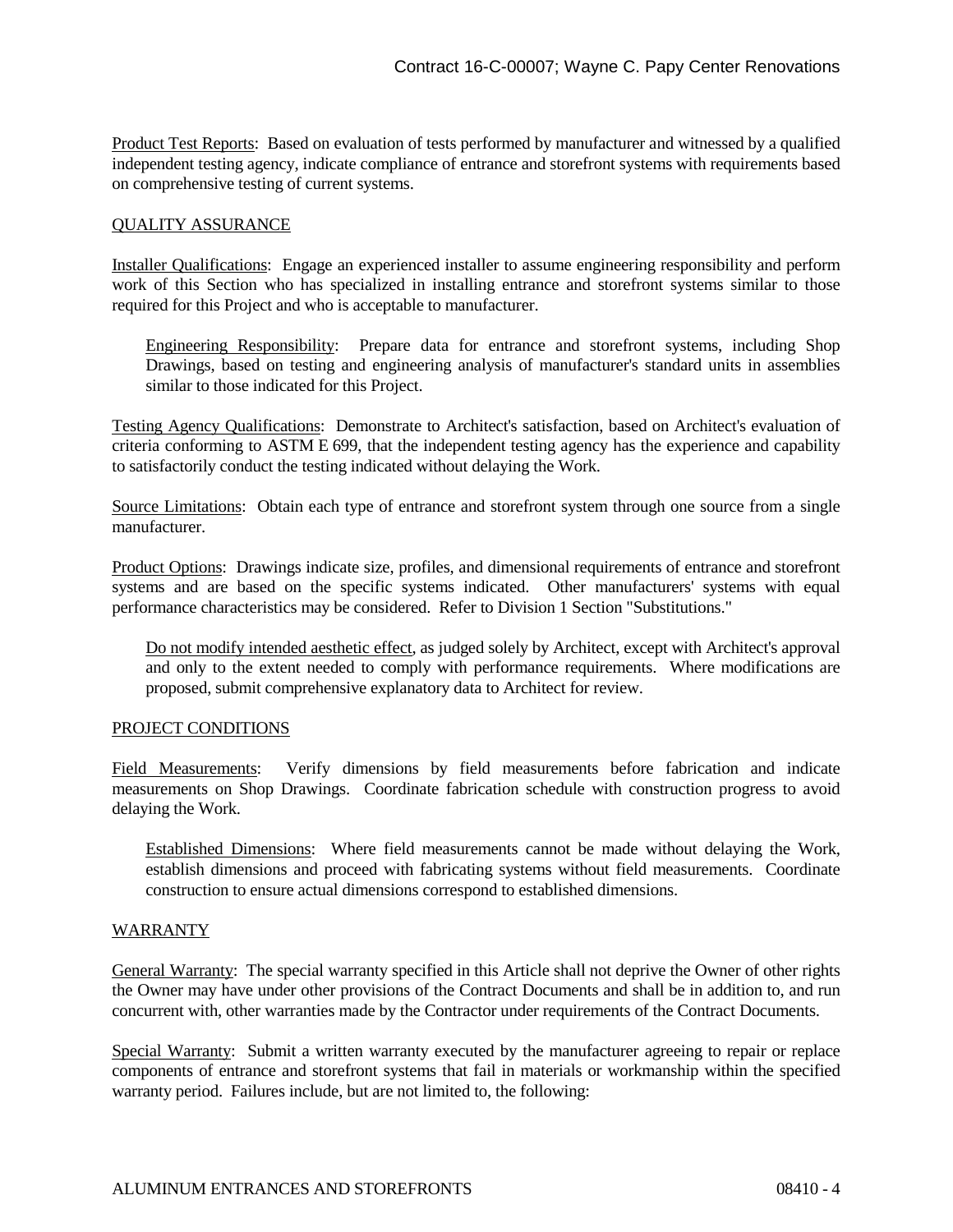Structural failures including, but not limited to, excessive deflection.

Adhesive sealant failures.

Cohesive sealant failures.

Failure of system to meet performance requirements.

Deterioration of metals, metal finishes, and other materials beyond normal weathering.

Failure of operating components to function normally.

Water leakage through fixed glazing and frame areas.

Warranty Period: 2 years from date of Substantial Completion.

# PART 2 - PRODUCTS

## **MANUFACTURERS**

Available Manufacturers: Subject to compliance with requirements, manufacturers offering products that may be incorporated into the Work include, but are not limited to, the following:

Manufacturers: Subject to compliance with requirements, provide products by one of the following:

EFCO Corporation. Kawneer Company, Inc. Coral Industries, Inc.

# MATERIALS

Aluminum: Alloy and temper recommended by manufacturer for type of use and finish indicated, complying with the requirements of standards indicated below.

Sheet and Plate: ASTM B 209 (ASTM B 209M).

Extruded Bars, Rods, Shapes, and Tubes: ASTM B 221 (ASTM B 221M).

Extruded Structural Pipe and Tubes: ASTM B 429.

Bars, Rods, and Wire: ASTM B 211 (ASTM B 211M).

Welding Rods and Bare Electrodes: AWS A5.10.

Steel Reinforcement: Complying with ASTM A 36 (ASTM A 36M) for structural shapes, plates, and bars; ASTM A 611 for cold-rolled sheet and strip; or ASTM A 570 (ASTM A 570M) for hot-rolled sheet and strip.

Glazing as specified in Division 8 Section "Glazing."

Glazing Gaskets: Manufacturer's standard pressure-glazing system of black, resilient glazing gaskets,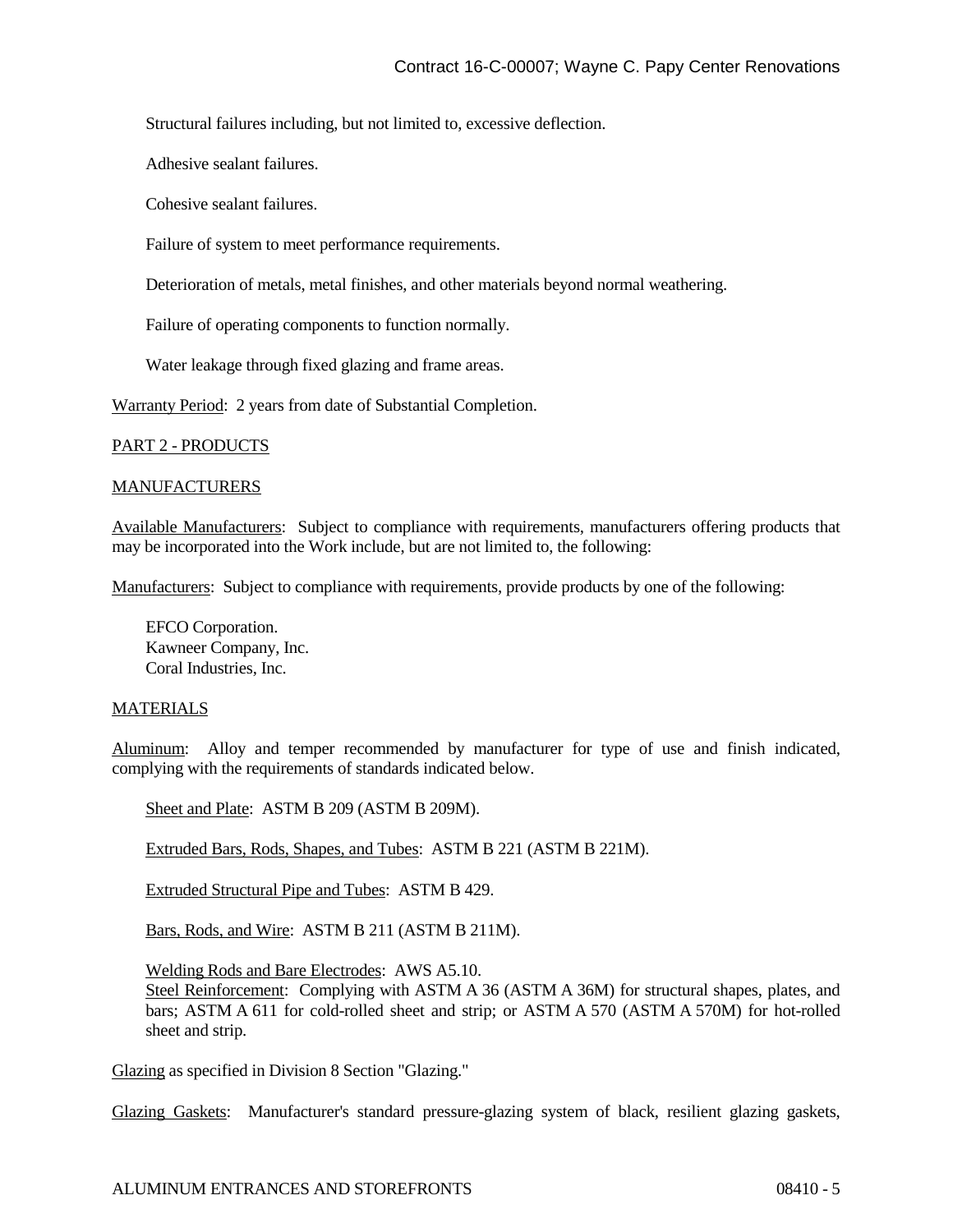setting blocks, and shims or spacers, fabricated from an elastomer of type and in hardness recommended by system and gasket manufacturer to comply with system performance requirements. Provide gasket assemblies that have corners sealed with sealant recommended by gasket manufacturer.

Spacers, Setting Blocks, Gaskets, and Bond Breakers: Manufacturer's standard permanent, nonmigrating types in hardness recommended by manufacturer, compatible with sealants, and suitable for system performance requirements.

Framing system gaskets, sealants, and joint fillers as recommended by manufacturer for joint type.

Sealants and joint fillers for joints at perimeter of entrance and storefront systems as specified in Division 7 Section "Joint Sealants."

Bituminous Paint: Cold-applied asphalt-mastic paint complying with SSPC-Paint 12 requirements, except containing no asbestos, formulated for 30-mil (0.762-mm) thickness per coat.

# **COMPONENTS**

Provide manufacturer's standard 2 ½" x 5"; Non-Thermal; center glazed frames similar to Coral FL500 Impact-Resistant Storefront.

Glazing Stops and Gaskets: Provide manufacturer's standard snap-on extruded-aluminum glazing stops and preformed gaskets.

Brackets and Reinforcements: Provide manufacturer's standard brackets and reinforcements that are compatible with adjacent materials. Provide nonstaining, nonferrous shims for aligning system components.

Fasteners and Accessories: Manufacturer's standard corrosion-resistant, nonstaining, nonbleeding fasteners and accessories compatible with adjacent materials.

Reinforce members as required to retain fastener threads.

Do not use exposed fasteners, except for hardware application. For hardware application, use countersunk Phillips flat-head machine screws finished to match framing members or hardware being fastened, unless otherwise indicated.

Concrete and Masonry Inserts: Hot-dip galvanized cast-iron, malleable-iron, or steel inserts complying with ASTM A 123 or ASTM A 153 requirements.

Concealed Flashing: Manufacturer's standard corrosion-resistant, nonstaining, nonbleeding flashing, compatible with adjacent materials, and of type recommended by manufacturer.

Concealed Flashing: Dead-soft, 0.018-inch- (0.457-mm-) thick stainless steel, complying with ASTM A 666, of type selected by manufacturer for compatibility with system.

#### **FABRICATION**

General: Fabricate components that, when assembled, will have accurately fitted joints with ends coped or mitered to produce hairline joints free of burrs and distortion. After fabrication, clearly mark components to identify their locations in Project according to Shop Drawings.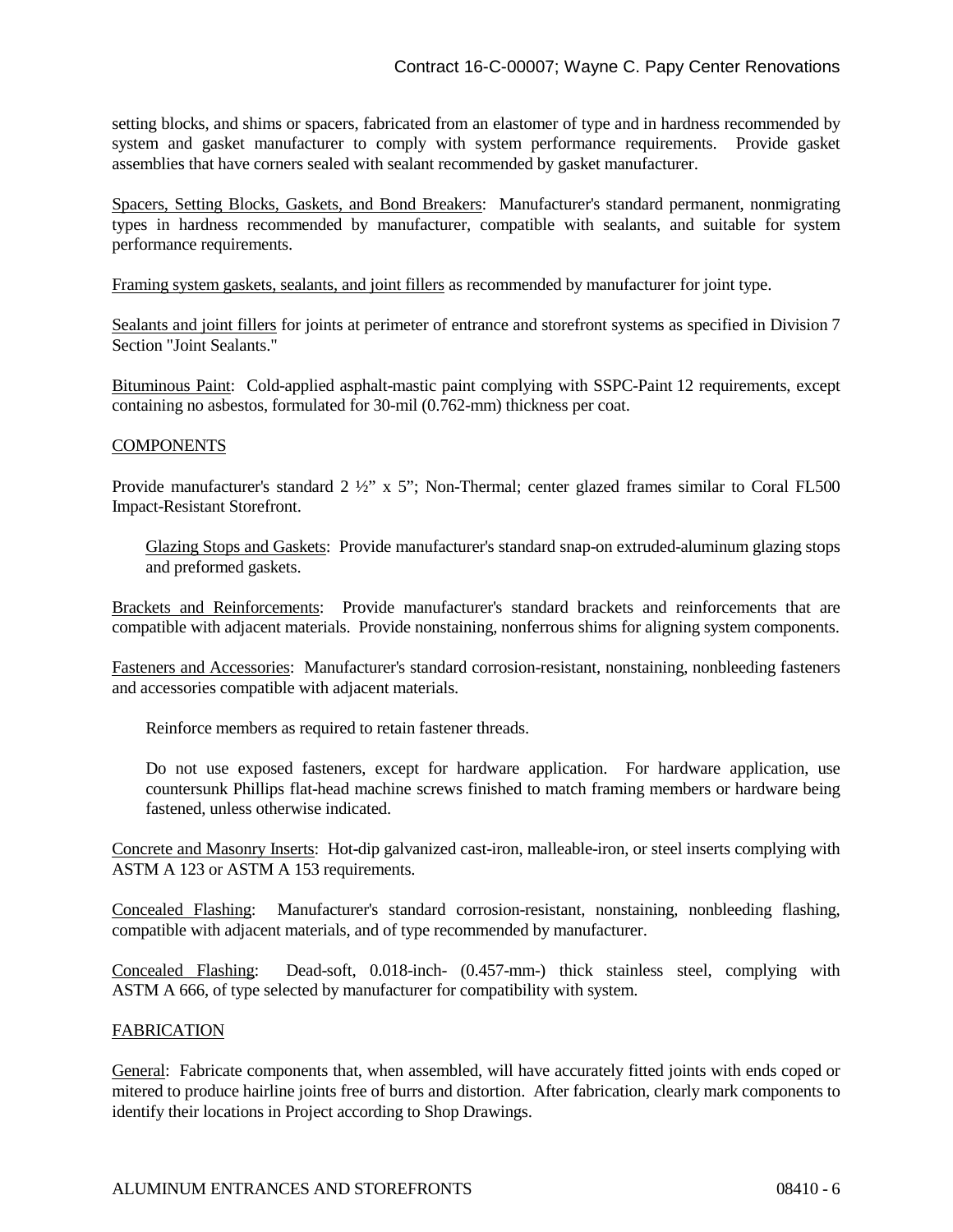Fabricate components for screw-spline frame construction.

Forming: Form shapes with sharp profiles, straight and free of defects or deformations, before finishing.

Prepare components to receive concealed fasteners and anchor and connection devices.

Fabricate components to drain water passing joints and condensation and moisture occurring or migrating within the system to the exterior.

Welding: Weld components to comply with referenced AWS standard. Weld before finishing components to greatest extent possible. Weld in concealed locations to greatest extent possible to minimize distortion or discoloration of finish. Remove weld spatter and welding oxides from exposed surfaces by descaling or grinding.

Glazing Channels: Provide minimum clearances for thickness and type of glass indicated according to FGMA's "Glazing Manual."

Metal Protection: Where aluminum will contact dissimilar metals, protect against galvanic action by painting contact surfaces with primer or by applying sealant or tape recommended by manufacturer for this purpose. Where aluminum will contact concrete or masonry, protect against corrosion by painting contact surfaces with bituminous paint.

Storefront: Fabricate framing in profiles indicated for flush glazing (without projecting stops). Provide subframes and reinforcing of types indicated or, if not indicated, as required for a complete system. Factory assemble components to greatest extent possible. Disassemble components only as necessary for shipment and installation.

# ALUMINUM FINISHES

General: Comply with NAAMM's "Metal Finishes Manual for Architectural and Metal Products" for recommendations relative to applying and designating finishes.

Appearance of Finished Work: Variations in appearance of abutting or adjacent pieces are acceptable if they are within one-half of the range of approved Samples. Noticeable variations in the same piece are not acceptable. Variations in appearance of other components are acceptable if they are within the range of approved Samples and are assembled or installed to minimize contrast.

Finish designations prefixed by AA conform to the system established by the Aluminum Association for designating aluminum finishes.

Class I, Color Anodic Finish: AA-M12C22A42/A44 (Mechanical Finish: nonspecular as fabricated; Chemical Finish: etched, medium matte; Anodic Coating: Architectural Class I, integrally colored or electrolytically deposited color coating 0.018 mm or thicker) complying with AAMA 606.1 or AAMA 608.1.

Color: As selected by Architect from the full range of industry colors and color densities.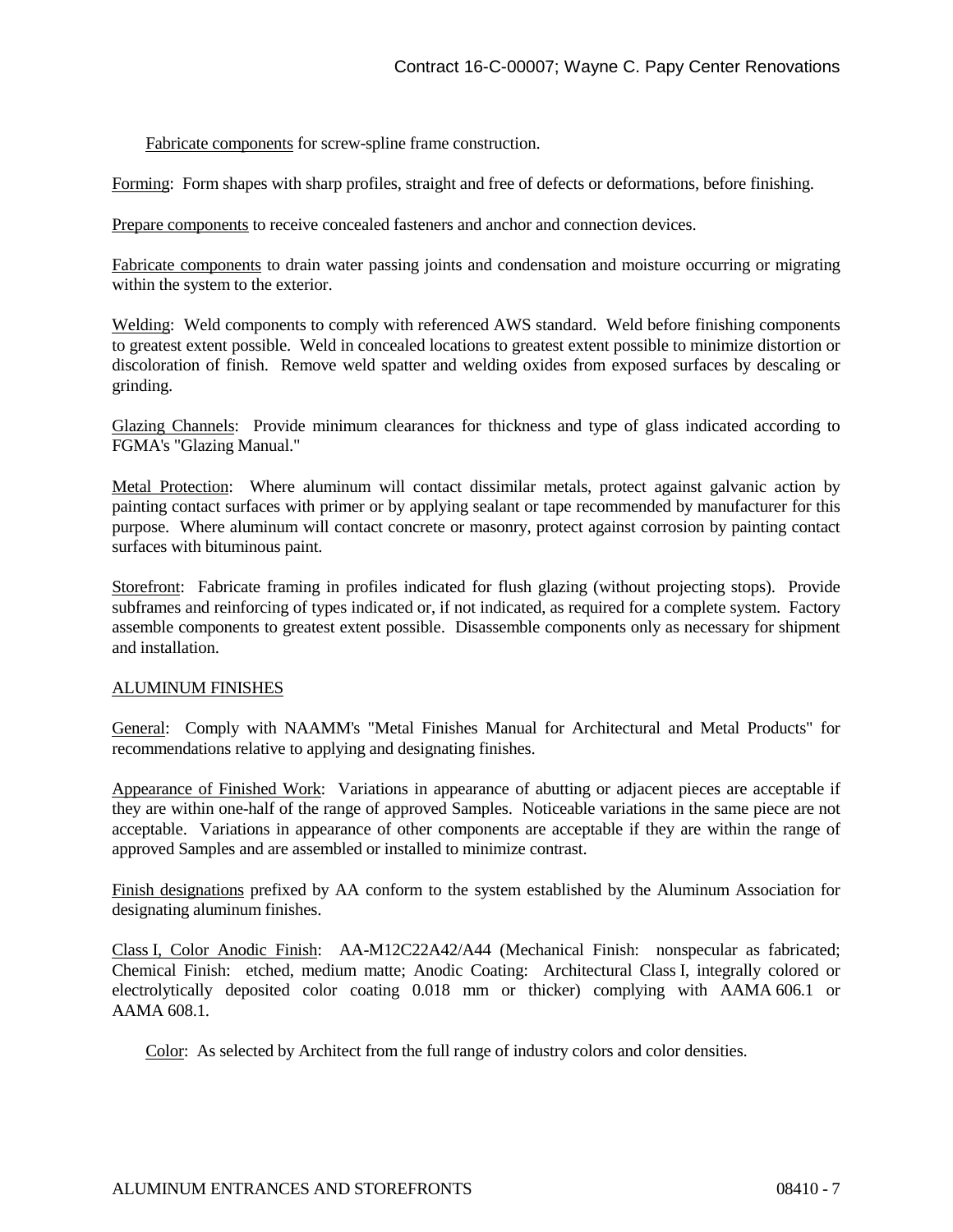# PART 3 - EXECUTION

# EXAMINATION

Examine areas, with Installer present, for compliance with requirements for installation tolerances and other conditions affecting performance of entrance and storefront systems. Do not proceed with installation until unsatisfactory conditions have been corrected.

## **INSTALLATION**

General: Comply with manufacturer's written instructions for protecting, handling, and installing entrance and storefront systems. Do not install damaged components. Fit frame joints to produce hairline joints free of burrs and distortion. Rigidly secure nonmovement joints. Seal joints watertight.

Metal Protection: Where aluminum will contact dissimilar metals, protect against galvanic action by painting contact surfaces with primer or by applying sealant or tape recommended by manufacturer for this purpose. Where aluminum will contact concrete or masonry, protect against corrosion by painting contact surfaces with bituminous paint.

Install components to drain water passing joints and condensation and moisture occurring or migrating within the system to the exterior.

Set continuous sill members and flashing in a full sealant bed to provide weathertight construction, unless otherwise indicated. Comply with requirements of Division 7 Section "Joint Sealants."

Install framing components plumb and true in alignment with established lines and grades without warp or rack of framing members.

Install glazing to comply with requirements of Division 8 Section "Glazing," unless otherwise indicated.

Prepare surfaces that will contact structural sealant according to sealant manufacturer's written instructions to ensure compatibility and adhesion. Preparation includes, but is not limited to, cleaning and priming surfaces.

Install structural silicone sealant according to sealant manufacturer's written instructions.

Mechanically fasten glazing in place until structural sealant is cured.

Remove excess sealant from component surfaces before sealant has cured.

Install secondary-sealant weatherseal according to sealant manufacturer's written instructions to provide weatherproof joints. Install joint fillers behind sealant as recommended by sealant manufacturer.

Install perimeter sealant to comply with requirements of Division 7 Section "Joint Sealants," unless otherwise indicated.

Erection Tolerances: Install entrance and storefront systems to comply with the following maximum tolerances:

Variation from Plane: Limit variation from plane or location shown to 1/8 inch in 12 feet (3 mm in 3.7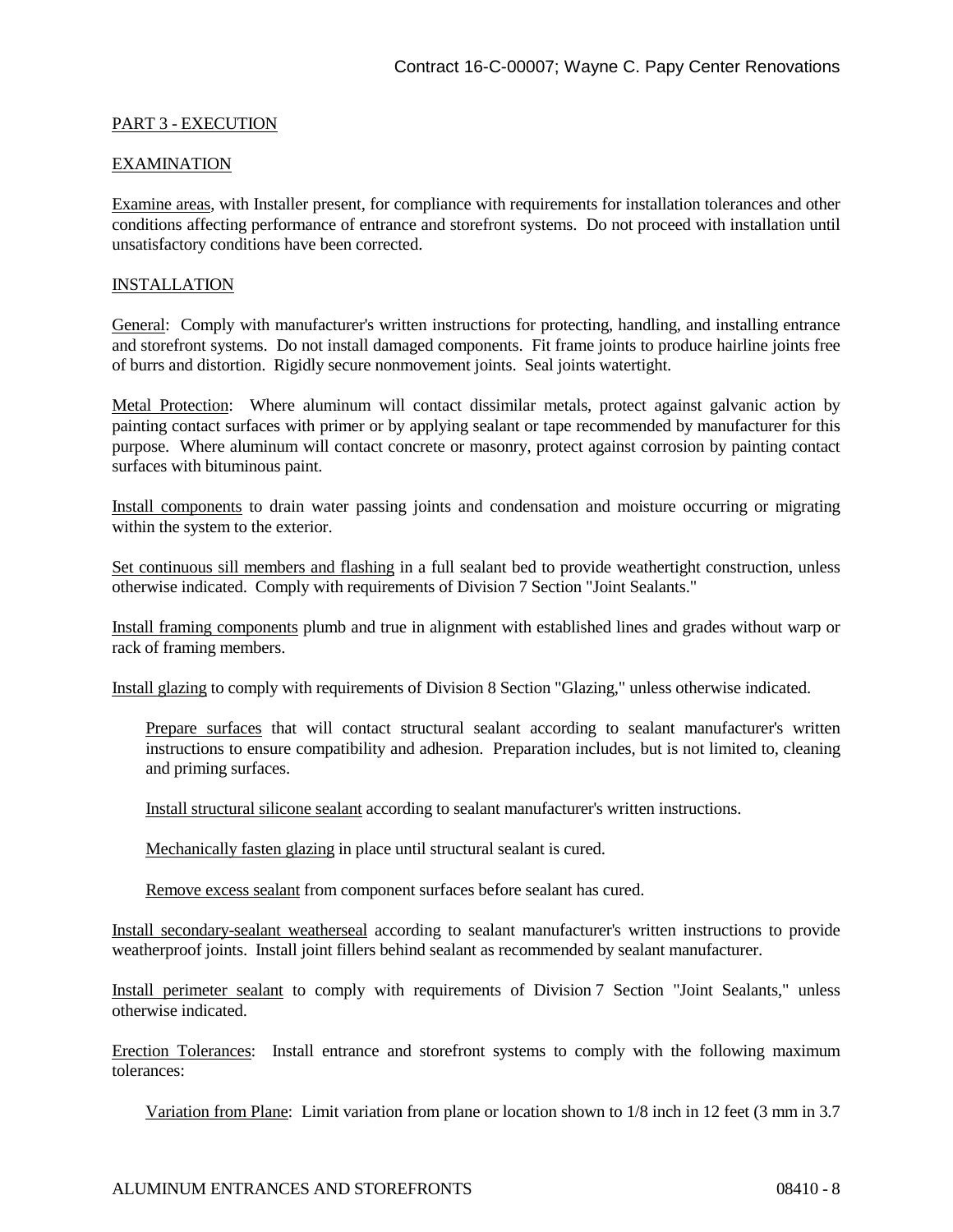m); 1/4 inch (6 mm) over total length.

Alignment: Where surfaces abut in line, limit offset from true alignment to 1/16 inch (1.5 mm). Where surfaces meet at corners, limit offset from true alignment to 1/32 inch (0.8 mm).

Diagonal Measurements: Limit difference between diagonal measurements to 1/8 inch (3 mm).

## FIELD QUALITY CONTROL

Testing Agency: Engage a qualified independent testing agency to perform field quality-control testing indicated.

Structural-Silicone-Sealant Adhesion Test: Test installed structural silicone sealant according to field adhesion test method described in AAMA CW #13, "Structural Sealant Glazing Systems (A Design Guide)."

Test a minimum of 2 areas.

Water Spray Test: After completing the installation of test areas indicated, test storefront system for water penetration according to AAMA 501.2 requirements.

Repair or remove and replace Work that does not meet requirements or that is damaged by testing; replace to conform to specified requirements.

#### ADJUSTING AND CLEANING

Adjust doors and hardware to provide tight fit at contact points and weather stripping, smooth operation, and weathertight closure.

Remove excess sealant and glazing compounds, and dirt from surfaces.

#### **PROTECTION**

Provide final protection and maintain conditions, in a manner acceptable to manufacturer and Installer, that ensure entrance and storefront systems are without damage or deterioration at the time of Substantial Completion.

END OF SECTION 08410